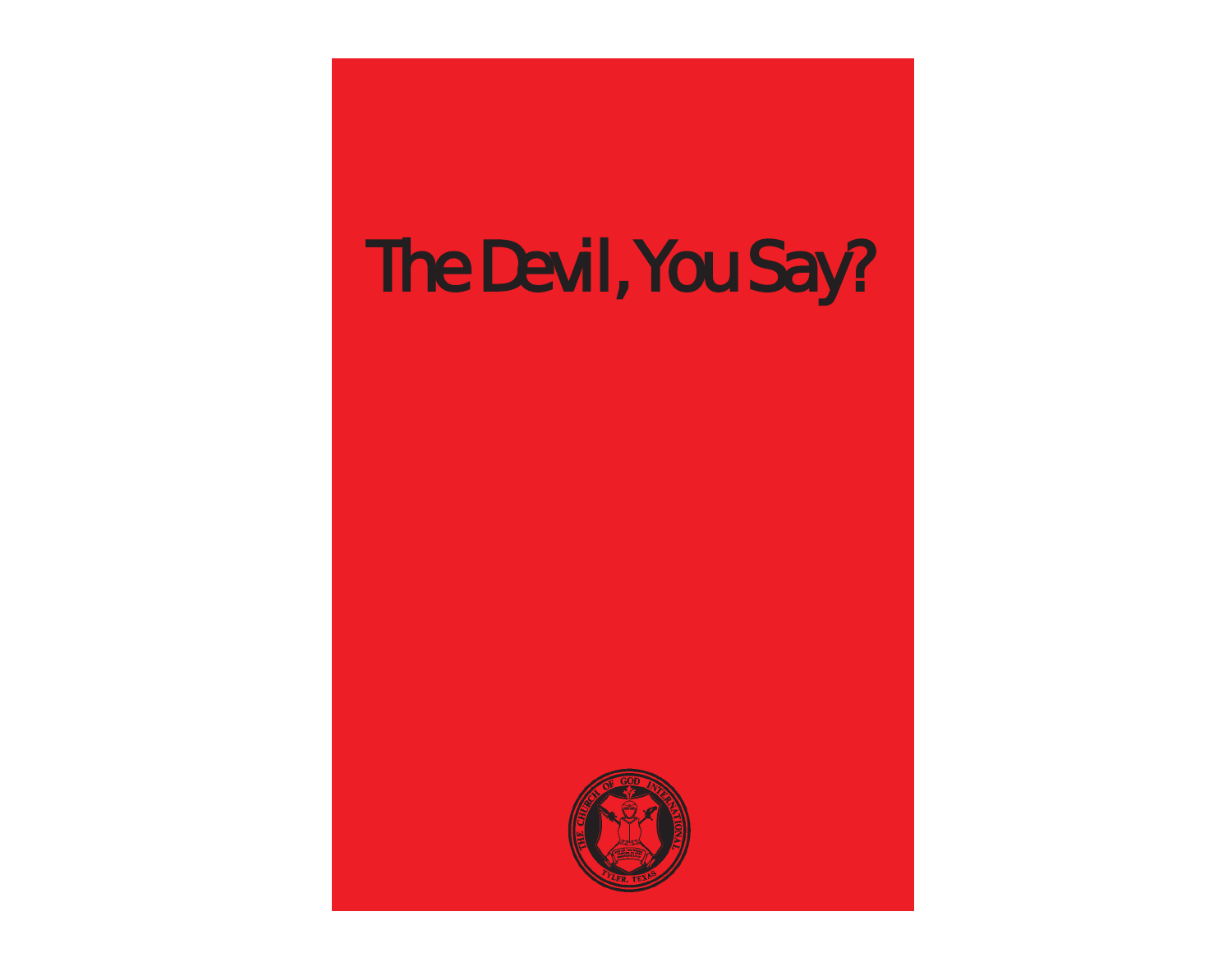## The Devil, You Say?

*Many modernists believe that Satan the Devil is not a literal, personal being, but merely a "literary device," or imaginary figure that personifies evil in much the same way the sickle-bearing "Grim Reaper" personifies death. But Scripture declares that a very real—and* **personal***—devil is active in the world today, and seeks to destroy those who keep the commandments of God and hold to the teaching of Jesus.*

> *All Scripture quotations were taken from the New King James Version except as noted.*

atan the Devil is no laughing matter. While left-wing modernists and liberal theologians scoff at the idea of a literal devil, the holy Word of God declares that the evil one *real-ly* exists. He was the "serpent" who beg power of the air, the spirit who now works in the sons of disobedience" (Ephesians 2:2), the supernatural being "who deceives the whole world" (Revelation 12:9).

Some say that the only evil in the world is the evil that resides in the human heart. The devil and his demonic minions are real only in the same sense in which the Grim Reaper is real, they argue. In today's world of scientific knowledge, it is no longer reasonable to believe in the existence of supernatural evil—or so they say.

In addition to liberal theologians such as the ones who make up the "Jesus Seminar," some groups and individuals who generally take a more conservative approach to the Scriptures reject belief in a personal devil. These include groups such as the Christadelphians and Megiddo Mission Church, and several individuals and groups within the Israel-Identity Movement.

They often argue that the biblical descriptions of the devil are really personifications of human sinfulness. The devil is equated with the "evil" that resides within, and encounters with the devil are said to be internal struggles against the sinful passions of the flesh. In some instances, human beings are "satans" and "devils," since the biblical word for "satan" means *adversary* and the biblical word translated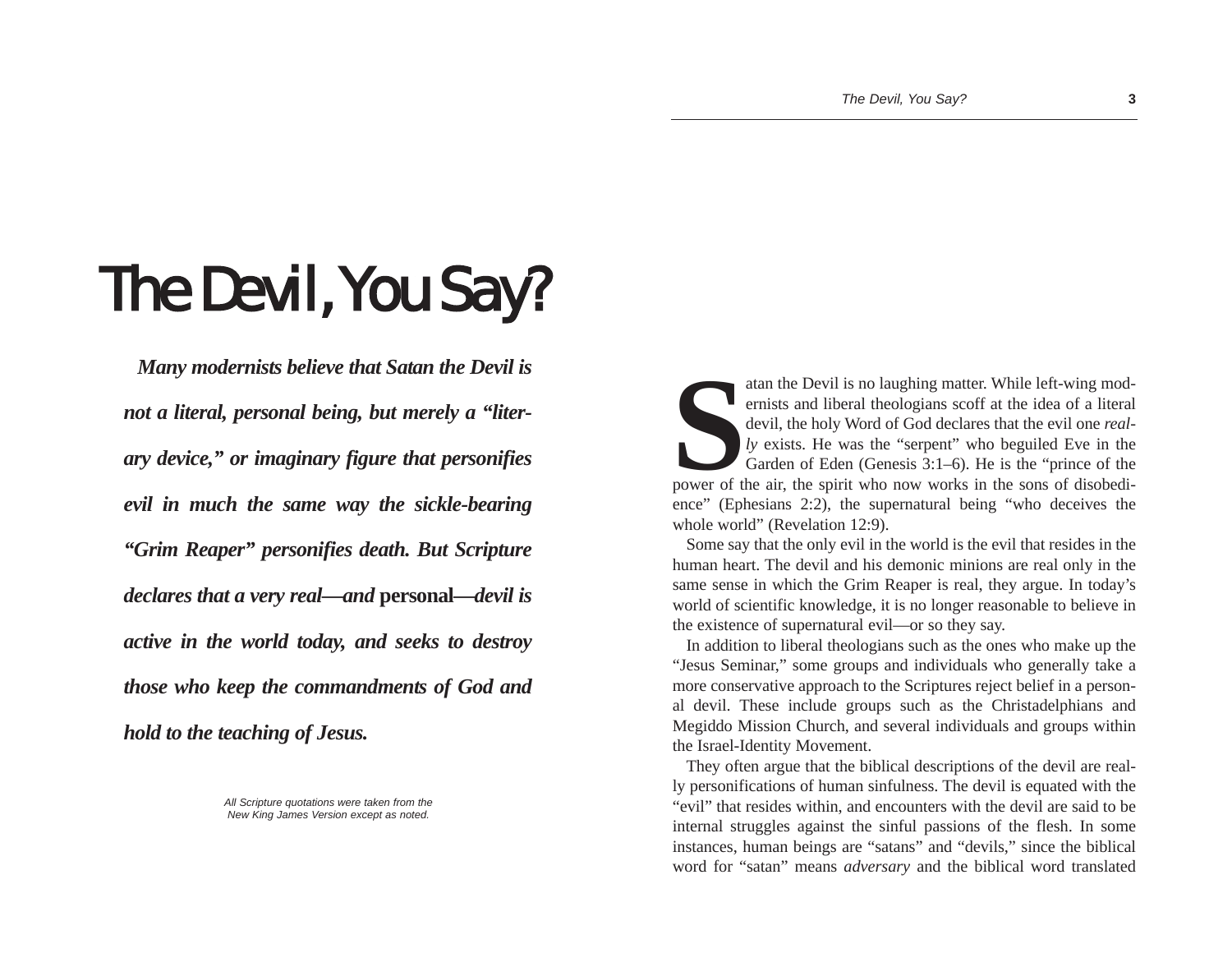"devil" means *accuser*. Any adversary is a "satan," and any accuser is <sup>a</sup>"devil." Even God is a "satan" when He acts as an adversary, they claim.

But these arguments are misleading. The Scriptures—both the Old Testament and the New—clearly reveal the existence of a literal, personal devil, a supernatural being whose influence in this world extends from the beginning of human history to the present, and will continue until the close of this age. He is not merely *an* adversary or *an* accuser; he is called *the* Satan and *the* devil in Scripture.

Evidence of a personal devil appears early in the Bible. The first two chapters of the book of Genesis tell of the original creation, preparation of the earth for the arrival of humankind, the creation of Adam and Eve, the first human pair, and God's instructions to them. Then, in chapter 3, we read of a cunning "serpent" who has the power to communicate intelligently. Obviously, this is no ordinary snake.

Most of us know the story. God put Adam and Eve (the first human pair) in a specially prepared garden—the Garden of Eden—"to tend and keep it" (Genesis 2:15). He told them that they could eat fruit from all the trees of the garden, except the one in the midst of the garden. It was called the "tree of the knowledge of good and evil," and the penalty for eating of its forbidden fruit was death (2:17; 3:3).

The instructions were not confusing, and not difficult to obey. Adam and Eve had everything they needed, including joyous fellowship with their Creator. All was well—until an uninvited guest showed up on the scene…

## **Enter the Serpent**

The serpent, we are told, "was more cunning than any beast of the field" (Genesis 3:1). This means he was crafty, shrewd, skilled in the ability to mislead and deceive. In many societies, such characteristics have been attributed to snakes. The inspired writer is not confirming this myth. He is merely using a common belief about snakes to show that the "serpent" who appears in the garden with Adam and Eve *really does* have seductive powers.

And he [the serpent] said to the woman [Eve], "Has God indeed said, 'You shall not eat of every tree of the garden'?" And the woman said to the serpent, "We may eat the fruit of the trees of the garden; but of the fruit of the tree which is in the midst of the garden, God has said, 'You shall not eat it, nor shall you touch it, lest you die.'" Then the serpent said to the woman, "You will not surely die. For God knows that in the day you eat of it your eyes will be opened, and you will be like God, knowing good and evil" (Genesis  $3:1-5$ ).

This scene does not portray an inner struggle with sinful human nature. The serpent is *other than* the woman. He is an *external* adversary, not an internal one. The woman was responsible for her own disobedience, but the thought of disobeying God's command came to her by way of an *external* source. Because of the serpents deceptive influence, the woman "took of its fruit and ate," and "also gave to her husband with her, and he ate" (verse 6).

Thus sin entered the world of humankind—and with sin came the curse. The fact that Adam, Eve, *and* the serpent are cursed is revealing, for if the serpent were nothing more than the personification of sinful human nature, the curse would pertain only to the man and the woman.

So the LORD God said to *the serpent:* "Because you have done this, you are cursed more than all cattle, and more than every beast of the field; on your belly you shall go, and you shall eat dust all the days of your life. And I will put enmity between you and the woman, and between your seed and her Seed; He shall bruise your head, and you shall bruise His heel." To *the woman* He said: "I will greatly multiply your sorrow and your conception; in pain you shall bring forth children; your desire shall be for your husband, and he shall rule over you." Then *to Adam* He said, "Because you have heeded the voice of your wife, and have eaten from the tree of which I commanded you, saying, 'You shall not eat of it': Cursed is the ground for your sake; in toil you shall eat of it all the days of your life. Both thorns and thistles it shall bring forth for you, and you shall eat the herb of the field. In the sweat of your face you shall eat bread till you return to the ground, for out of it you were taken; for dust you are, and to dust you shall return" (Genesis 3:14–19).

Genesis 3 alludes to characteristics attributed to snakes as well as common attitudes about snakes (verses 14,15). But the "serpent" described in this chapter is no snake. He is none other than Satan the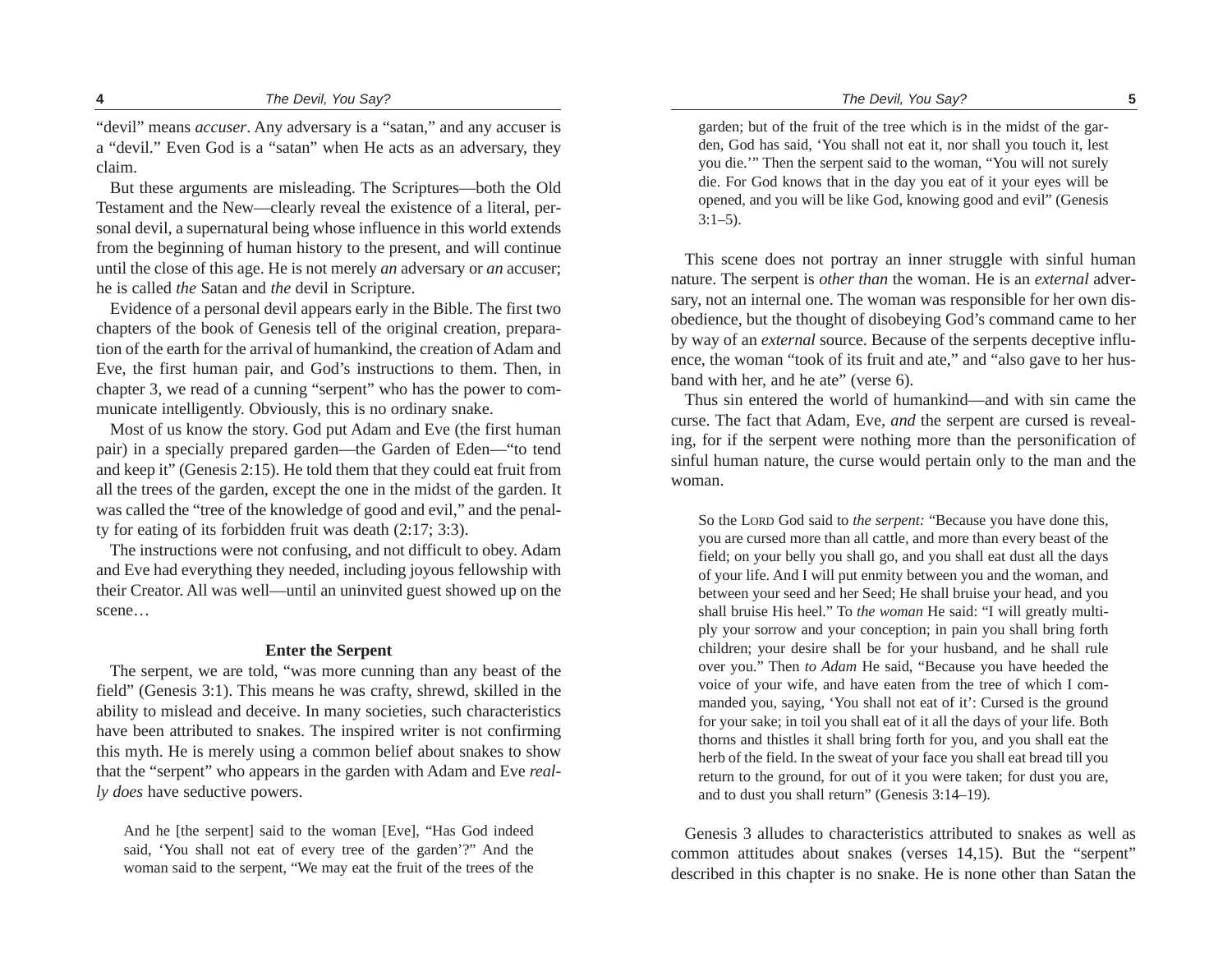devil, whose "serpentine" features are appropriately described in terms of common beliefs about the ordinary snake.

The New Testament makes plain the identity of this serpentine creature. The book of Revelation portrays the "serpent of old"—an obvious reference to Genesis 3—as a "fiery red dragon" who "deceives the whole world" (12:9). The titles of "dragon" and "serpent" are used interchangeably in this chapter: "Now when the *dragon* saw that he had been cast out….So the *serpen<sup>t</sup>* spewed water out of his mouth….And the *dragon* was enraged…" (verses 13,15,17).

The apostle Paul associates the serpent's deceptive activity in the garden with Satan's present work. He writes, "But I fear, lest somehow, as the serpent deceived Eve by his craftiness, so your minds may be corrupted from the simplicity that is in Christ" (2 Corinthians 11:3). The corruptors are "false apostles, deceitful workers, transforming themselves into apostles of Christ. And no wonder! For Satan himself [the real source behind the corruption] transforms himself into an angel of light. Therefore it is no great thing if his ministers also transform themselves into ministers of righteousness, whose end will be according to their works" (verses 13,14).

Romans 16:20 is another obvious reference to the Genesis 3 narrative. This verse states, "And the God of peace will crush Satan under your feet shortly." Paul is obviously alluding to Genesis 3:15, which states, "And I will put enmity between you [the serpent] and the woman, and between your seed and her Seed [the "seed" of righteousness, ultimately fulfilled in Christ]; He shall bruise your head, and you shall bruise His heel."

Jesus says that the devil "was a murderer from the beginning," and that "he is a liar and the father of it" (John 8:44). This, no doubt, is a reference to the serpent who lied to Eve when he told her, "You shall not surely die," and who committed murder by introducing sin (and therefore death, the penalty of sin) into the world of humankind.

The "serpent" of Genesis 3 is clearly *not* a mere personification of sinful human nature. Throughout the narrative, the tempter is an *external* reality, not internal. He is intelligent, capable of communicating with humans, and is responsible for his actions. And finally, Revelation 12 and other scriptures confirm that the serpent of Genesis 3 is an external, personal devil, not a mere personification of evil or symbol of man's internal struggle with sinful passions.

Some claim that we should understand the serpent narrative the same way we understand the description of "sin" in Genesis 4:7. In this verse, God says to Cain, "If you do well, will you not be accepted? And if you do not do well, sin lies at the door. And its desire is for you, but you should rule over it." Here, "sin" crouches at the door, ready to attack Cain and bring him under its power. Cain is told that he must rule over it, meaning that he can master sin by controlling his anger (compare verse 5).

Sin is personified in this verse, but it is not presented as something other than sin. In fact, it is *called* "sin," and is clearly related to the unbridled anger that led Cain to kill Abel (verses 5–8). Those who use this verse to "explain" Genesis 3 are mixing apples with oranges, exegetically speaking. Genesis 4:7 is easily—and naturally—understood as an internal struggle, but the serpent narrative of Genesis 3 is not.

#### **The Devil Comes to Uz**

Satan shows up again in the book of Job. This time he is not described as a serpent, but is simply called "Satan."

Now there was a day when the sons of God came to present themselves before the LORD, and Satan also came among them. And the LORD said to Satan, "From where do you come?" So Satan answered the LORD and said, "From going to and fro on the earth, and from walking back and forth on it." Then the LORD said to Satan, "Have you considered My servant Job, that there is none like him on the earth, a blameless and upright man, one who fears God and shuns evil?" So Satan answered the LORD and said, "Does Job fear God for nothing? Have You not made a hedge around him, around his household, and around all that he has on every side? You have blessed the work of his hands, and his possessions have increased in the land. But now, stretch out Your hand and touch all that he has, and he will surely curse You to Your face!" And the LORD said to Satan, "Behold, all that he has is in your power; only do not lay a hand on his person." So Satan went out from the presence of the LORD (Job  $1:6-12$ ).

In this passage, the term "Satan" literally means *the adversary* (or *the accuser*). It does not mean *an* adversary, or just *any* adversary, but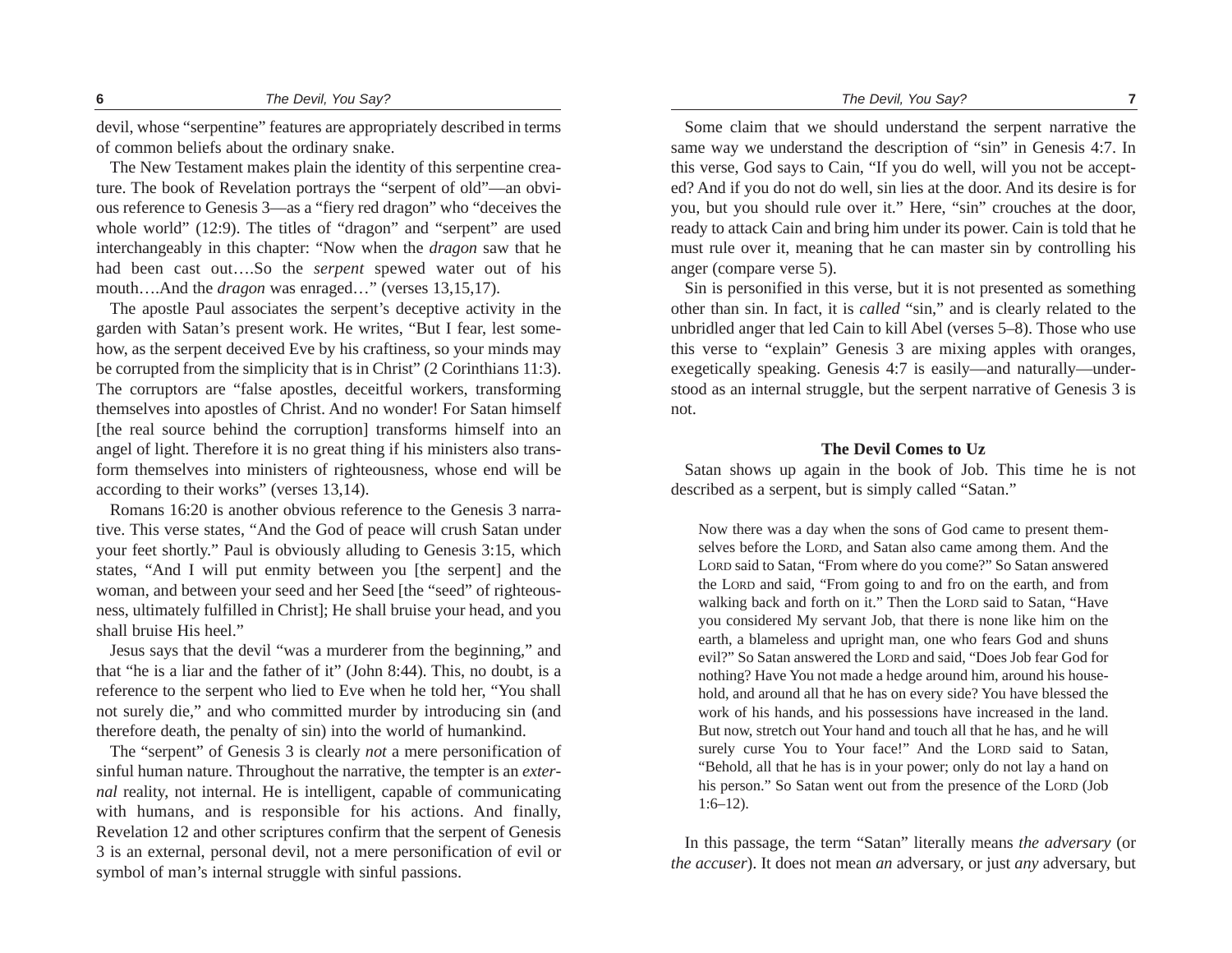speaks specifically of *the* adversary. The definite article indicates a particular adversary, and the writer of the text assumes that his readers will immediately know of whom he speaks.

Some argue that the adversary here is a *human* adversary, not a supernatural one. He came among the "sons of God," who were Godfearing men presenting their sacrifices before the Lord, and there communicated with God. God then permitted the adversary to destroy Job's children, servants, and livestock, and later to attack Job's health. Yet, through it all, Job remained faithful to God.

The notion that Satan is a mere human adversary is absurd on several counts.

First, he comes among the "sons of God" when they "came to present themselves before the LORD" (1:6). The "sons of God" are elsewhere identified as the angels who "shouted for joy" when God made the earth (Job 38:7). Satan, then, came with the angels when they went before God. This is clearly *not* a human adversary, and the "sons of God" (in this text) are not humans participating in a sacrificial offering.

Second, this adversary performs acts that no human could do. He roams the earth (1:7), causes fire to fall from heaven (1:16), causes a great wind to destroy a house, killing Job's sons and daughters (1:19), and causes the Sabeans and Chaldeans, in two separate but simultaneous attacks, to kill Job's servants and take his animals (1:15,17). All these things happened at once, or within close proximity to one another. This could not have possibly been the work of a mere man!

Then, after Satan saw that his attempt to cause Job to turn from God had failed, he was permitted to strike Job himself. On this attempt (which proved unsuccessful), Satan "struck Job with painful boils from the sole of his foot to the crown of his head" (2:7). Again, this is not the work of a mere man. The "Satan" described here is clearly a *supernatural* being.

### **The Advocate and the Accuser**

Zechariah 3:1,2 is another Old Testament text that speaks of Satan. The scene is from a vision the prophet Zechariah was given concerning the restoration of Israel.

Then he showed me Joshua the high priest standing before the Angel

of the LORD, and Satan standing at his right hand to oppose him. And the LORD said to Satan, "The LORD rebuke you, Satan! The LORD who has chosen Jerusalem rebuke you! Is this not a brand plucked from the fire?"

The Angel of the Lord is presented throughout the Old Testament as a powerful supernatural being who acts on God's behalf. In this text, Satan (as the accuser) stands opposite the Angel of the Lord, who acts as advocate for Joshua the High Priest. Satan is not a human adversary, just as the Angel is not a human advocate. Both are obviously supernatural beings.

Satan is not presented as a literary device or personification of evil, but as an *external* adversary. The scene described here is similar to the prophet Daniel's description of the supernatural principalities and powers that work behind the scenes of the kingdoms of this world. Daniel writes:

Then he [a powerful angel] said to me, "Do not fear, Daniel, for from the first day that you set your heart to understand, and to humble yourself before your God, your words were heard; and I have come because of your words. But the prince of the kingdom of Persia withstood me twenty-one days; and behold, Michael, one of the chief princes, came to help me, for I had been left alone there with the kings of Persia. Now I have come to make you understand what will happen to your people in the latter days...." Then he [the angel, or perhaps a second angel] said, "Do you know why I have come to you? And now I must return to fight with the prince of Persia; and when I have gone forth, indeed the prince of Greece will come" (Daniel 10:12–14,20).

Michael, called "Michael the archangel" in Jude 9, is "one of the chief princes" (Daniel 10:13), "your prince" (10:21), and the "great prince who stands watch over the sons of your people" (12:1). Just as Michael is Israel's prince, other powerful beings are the princes of other nations. As the passage above shows, some of these "princes" act on God's behalf, while others oppose God and His people.

Daniel's descriptions of his encounters with heavenly beings shed important light on the scene presented in Zechariah 3:1,2. Clearly, the Angel of the Lord and the "Satan" who stands opposite him are two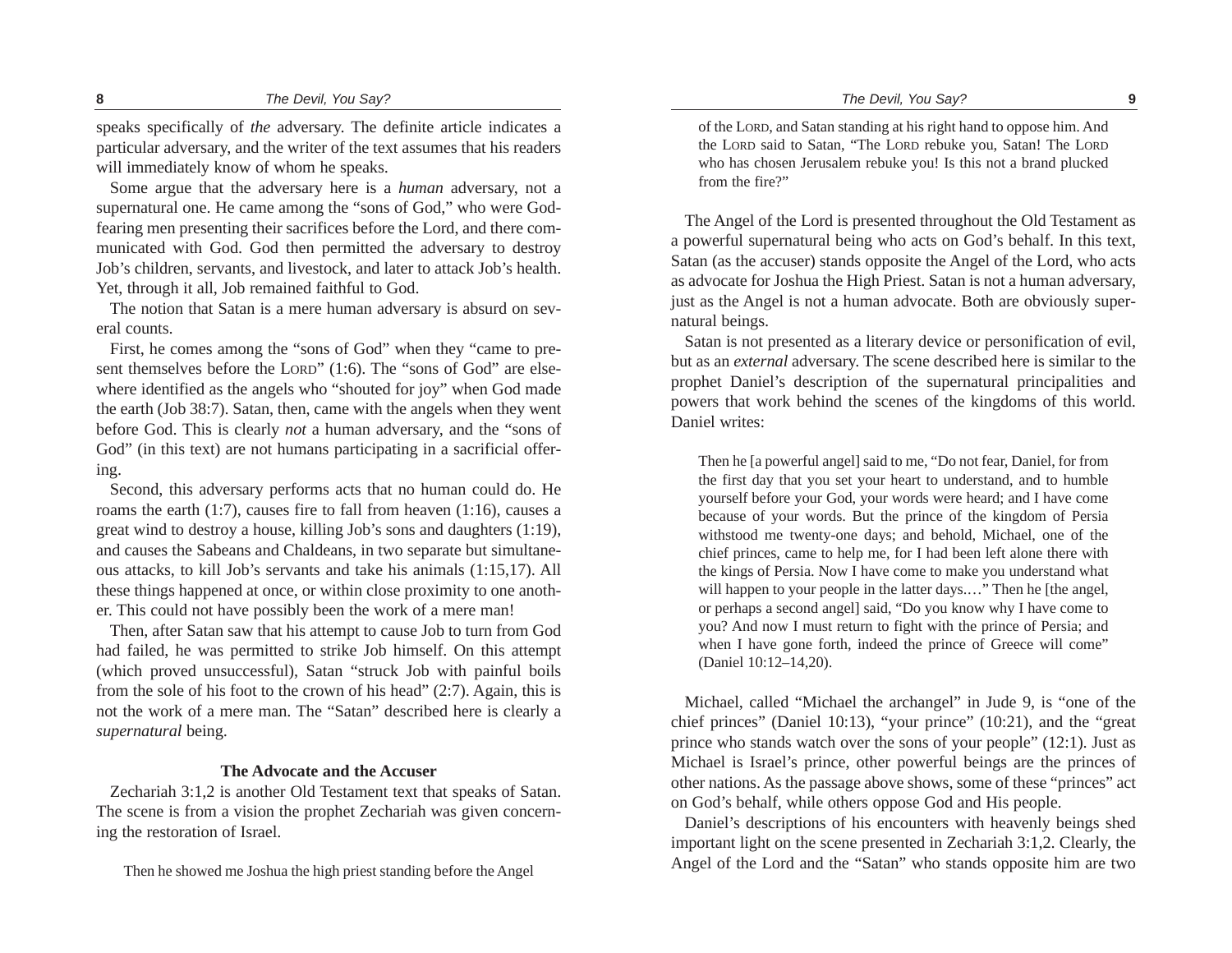superhuman beings, one acting on God's behalf, the other acting in opposition to God.

The Old Testament, then, presents a very real—and *personal* devil!

Now, let's turn our attention to the New Testament.

#### **A Close Encounter of the Worst Kind**

Some argue that Jesus' encounter with Satan the Devil (Matthew 4:1–11; Mark 1:12,13; Luke 4:1–13) was nothing more than an inner struggle involving Jesus' own drives and emotions. Others claim that this "Satan" was a *human* adversary, perhaps a messenger sent from Caesar to offer Jesus a place in the earthly kingdom in exchange for His loyalty.

Neither is correct! Let's look at the details of the account:

Then Jesus was led up by the Spirit into the wilderness to be tempted [tested] by the devil. And when He had fasted forty days and forty nights, afterward He was hungry. Now when the tempter came to Him, he said, "If You are the Son of God, command that these stones become bread." But He answered and said, "It is written, 'Man shall not live by bread alone, but by every word that proceeds from the mouth of God.'" Then the devil took Him up into the holy city, set Him on the pinnacle of the temple, and said to Him, "If You are the Son of God, throw Yourself down. For it is written: 'He shall give His angels charge over you,' and, 'In their hands they shall bear you up, lest you dash your foot against a stone.'" Jesus said to him, "It is written again, 'You shall not tempt the LORD your God.'" Again, the devil took Him up on an exceedingly high mountain, and showed Him all the kingdoms of the world and their glory. And he said to Him, "All these things I will give You if You will fall down and worship me." Then Jesus said to him, "Away with you, Satan! For it is written, 'You shall worship the LORD your God, and Him only you shall serve.'" Then the devil left Him, and behold, angels came and ministered to Him (Matthew 4:1–11).

The account does not read like a parabolic insert into an otherwise historical narrative. Rather, it is clearly a part of the historical narrative. Jesus *really did* go into the wilderness; He *really did* fast for forty days; He *really did* have an encounter with the devil.

Satan is not an anthropomorphic description or hypostatization of Christ's own inner drives and emotions, but is a *personal* being who is *other than* Jesus. This is no imaginary description of an "inner struggle" against carnal appetites; it is a real encounter involving real persons.

The Jews of Jesus' day believed in the existence of a personal devil. They would have *naturally* understood the "temptation" narratives of the Synoptic Gospels as accounts of Jesus' encounter with the superhuman archdemon known as Satan the Devil—the same being who appears alongside the angelic "sons of God" in the book of Job, who stands opposite the Angel of the Lord in Zechariah 3, and who is depicted as a cunning serpent in Genesis 3.

If the Synoptic writers were veiling their language in the common myths of their day, then their narratives are misleading. They clearly *suppor<sup>t</sup>* the common belief in a personal devil, and never hint that their temptation narratives are to be taken as anything other than literal accounts of Jesus' encounter with the devil in the wilderness.

Throughout these narratives, Satan is an *external* adversary, not an internal one. He converses with Jesus, quotes Scripture, and leaves Jesus after testing Him. The adversary is also contrasted with the ministering angels that came to Jesus once this close encounter had ended (Matthew 4:11; Mark 1:13). Satan is plainly *other than* Jesus.

Some who reject belief in a supernatural devil concede that the adversary in this narrative is a personal being. But since their belief system rules out a supernatural devil, they usually claim that this "Satan" must be a *human* devil, perhaps an unnamed Roman official.

This interpretation won't do, either. First, as noted above, the original readers of the Synoptic accounts already believed that Satan was a supernatural being, not a mere literary device, so they naturally understood the temptation narrative as an encounter between the Son of God and a supernatural devil. Second, if the "Satan" of this narrative were really a Roman official wielding the authority of Caesar, the writers would have said so. They were not afraid to speak of Roman rulers in a negative light (see Matthew 2:1–22; 14:1–11; Mark 6:17–28; Luke 3:19), so the idea that "Satan" was a Roman official is utterly absurd.

The truth is indeed plain. Satan the Devil is neither a literary device nor a human adversary, but is a supernatural being—the enemy of both God and man. He is the adversary and accuser, the evil one, the god of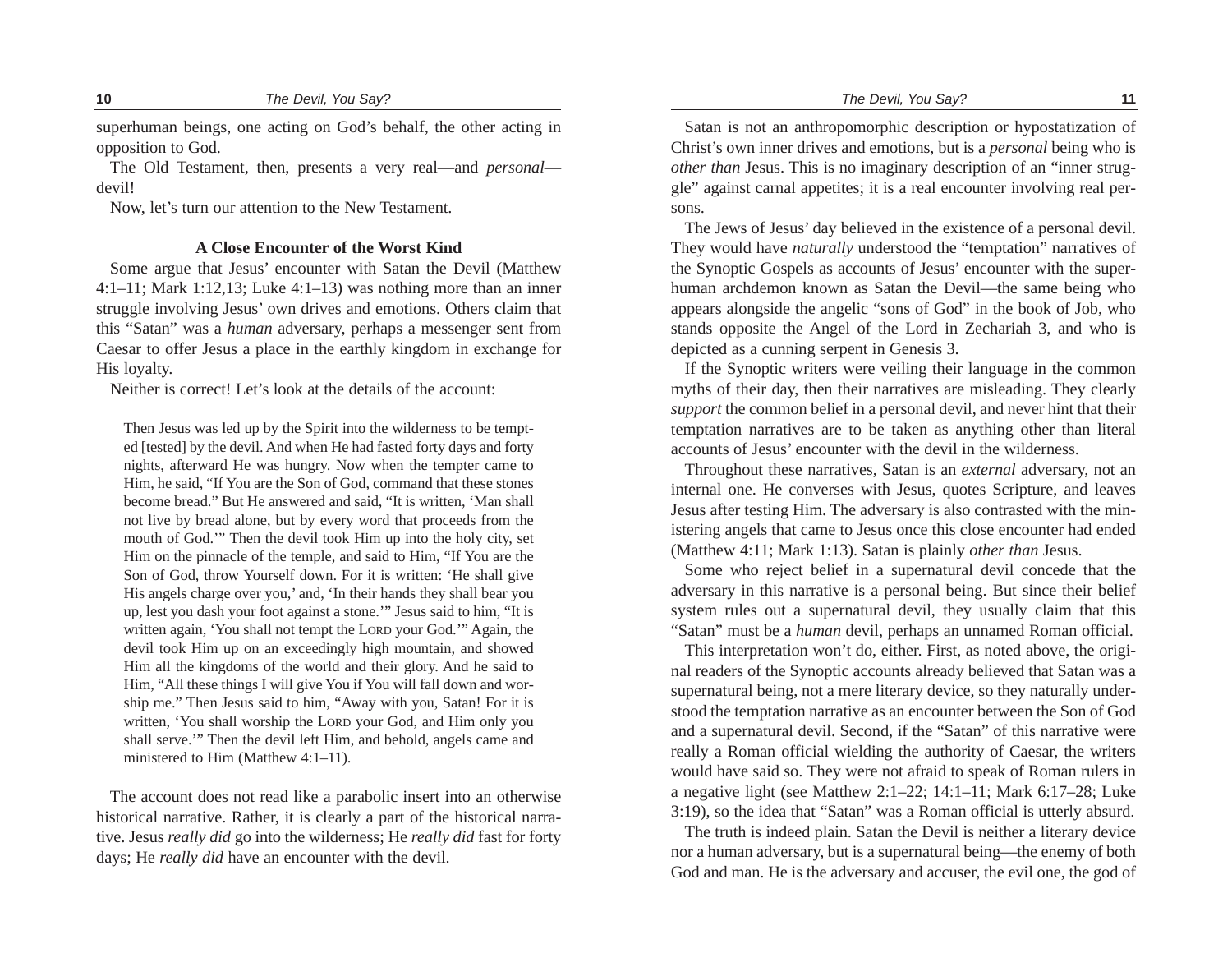this world, the great deceiver, and father of lies. Denial of his existence is the fruit of his labor!

#### **Some Objections Examined**

Article XXII of the *1877 Statement of Faith*, a document adopted by the Christadelphians, states that "there is no such thing as a supernatural personal devil, the devil of Scripture being a personification of sin in its several phases and manifestations among men." Matthew 16:23; John 6:70; Acts 5:3–9; Hebrews 2:14; Revelation 2:10,12,13; and Revelation 12:3,17 are cited as scriptural texts supportive of this statement. Let's examine each of these.

#### *Human Adversaries*

Those who claim that the devil of Scripture is not a supernatural being emphasize the few texts that apply the terms "Satan" and "devil" to humans. For example, they are fond of pointing out that Jesus called Peter a "Satan" (Matthew 16:23; Mark 8:33), and Judas a "devil" (John 6:70). But these texts should not be used to define all other biblical descriptions of Satan. On the contrary, passages that describe the devil as a supernatural enemy of God and man should shed light on these texts.

Christ called Peter "Satan" because Peter was acting like Satan. He called Judas a "devil" because he was doing the devil's bidding. By the time of the last supper, "the devil" had "already put it into the heart of Judas Iscariot…to betray Him" (13:2). During the supper, "Satan entered him [Judas]," and he went out right away to betray Jesus (13:27–30). No wonder Jesus said, "one of you is a devil" (6:70).

## *Satan and Ananias*

In Acts 5:3, Peter asks, "Ananias, why has Satan filled your heart to lie to the Holy Spirit…?" The verses that follow show that the guilt belongs to Ananias and his wife Sapphira (who plotted with him). This supposedly shows that Satan, in this account, is nothing more than a personification of the sin that arose in the hearts of Ananias and Sapphira.

But that's not what the text says—or even implies. The text simply reveals that Satan *influenced* Ananias. Peter inquires as to why Ananias, who should have known better, allowed himself to give in to

the devil's influence. Peter would have said nothing about Satan had he believed that no outside influence was involved. Satan is clearly *other than* Ananias.

## *Satan and the Power of Death*

Hebrews 2:14 reads, "Inasmuch then as the children have partaken of flesh and blood, He [Christ] Himself likewise shared in the same, that through death He might destroy him who had the power of death, that is, the devil." This text supposedly shows that the devil is synonymous with sin, since Christ came to "put away sin [which produces death—Romans 5:21] by the sacrifice of Himself" (Hebrews 9:26).

But that's reading too much into the text. The passage says that the devil holds the power of death, but does not say that he is synonymous with sin. The devil gained this power when he seduced our first parents to commit sin. The point of Hebrews 2:14 is that Christ, through His death, strips the devil of the power of death.

## *Satan's Throne*

In Revelation 2:10, Christ tells the faithful at Smyrna that "the devil is about to throw some of you into prison." In verse 13, He says that "Satan's throne" is in Pergamos. Supposedly, any "Satan" or "devil" that throws people into prison or sits on a throne is not a supernatural being, so the "Satan" and "devil" here must be manifestations of the sins of men.

Such arguments are foolish. These expressions are merely ways of saying that the devil was behind the persecutions against the faithful in Smyrna and Pergamos. Yes, men were the persecutors, but Scripture reveals that Satan works through evil men.

#### *The Seven-Headed Dragon*

In Revelation 12:3, Satan is described as a "fiery red dragon having seven heads and ten horns, and seven diadems on his heads." Verse 17 tells us that this dragon "went to make war with…[those] who keep the commandments of God and have the testimony of Jesus Christ." Since we know there are no seven-headed dragons, this one—according to the "no personal devil" school—must be a symbol of an anti-Christian system such as a future "one world government" or last phase of the "Holy Roman Empire."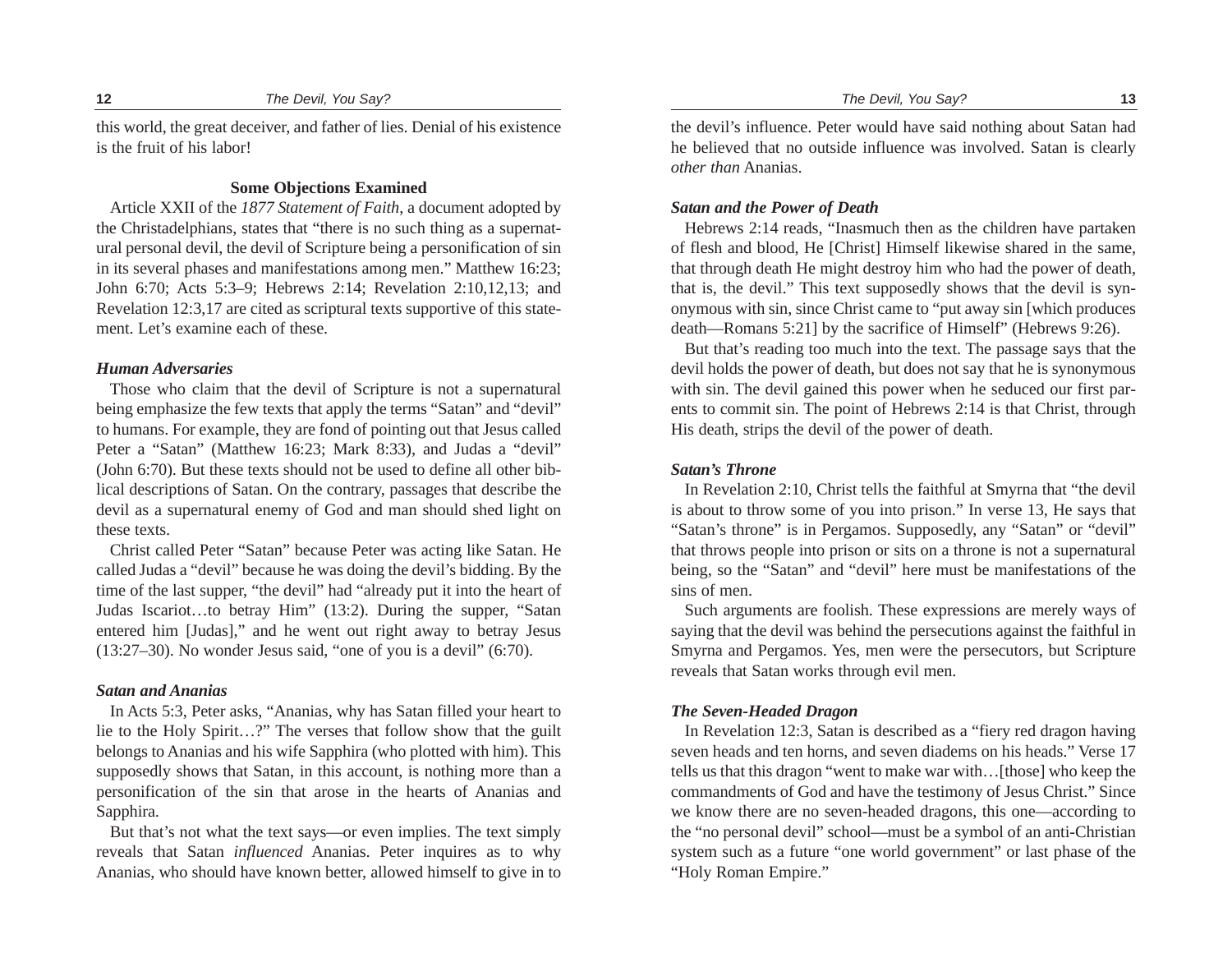Of course there are no seven-headed dragons. And yes, the book of Revelation—chapter 12 not excluded—is rife with mysterious symbols. Nevertheless, the text itself, in some cases, interprets the meaning of its own symbols—and this is one of those cases. The sevenheaded, ten-horned "fiery red dragon" is "that serpent of old, *called the Devil and Satan*, who deceives the whole world" (verse 9).

If Satan the Devil is a symbol of evil, then the dragon is a *symbol of a symbol* of evil. Why would John need to symbolize a symbol? He wouldn't! Satan is described as a seven-headed, ten-horned creature because of his close association with the seven-headed, ten-horned "beast" of Revelation 13:1. This beast represents the Antichrist system Satan uses in his attempt to destroy the saints. The similarity in appearance indicates that Satan the Devil is the "power behind the throne" (compare with Daniel 10:10–21; 12:1; Ephesians 6:12).

#### *Temptation to Sin*

James 1:14,15, though not mentioned in the 1877 *Statement of Faith*, is frequently cited by those who deny the existence of an external, personal, and supernatural devil. The passage states that each person "is tempted when he is drawn away by *his own desires* and enticed. Then, when desire has conceived, it gives birth to sin; and sin, when it is fullgrown, brings forth death." The text says nothing about an external devil causing temptation; rather, temptation occurs when a person is drawn away and enticed by his *own* desires. This supposedly means that there is no external tempter.

The fact that sinful behavior arises from within does not in any way rule out the influence of an outside party. Jesus said that after the Pharisees won a proselyte, they made him "twice as much a son of hell" as themselves (Matthew 23:15), showing that one party can influence another to greater sinfulness.

Jesus also said, "But whoever causes one of these little ones who believe in Me to sin, it would be better for him if a millstone were hung around his neck, and he were drowned in the depth of the sea" (Matthew 18:6). If the process that leads to sin never involves an outside party, Jesus would not have made this statement. Clearly, one person's influence can be at least a part of the cause of another person's sin. In many cases, particular sins would not have occurred had it not been for an external influence.

If one human can so influence another, how much more can the devil influence those who allow their own selfish desires to override their better judgment? This is precisely the problem James has in view when he writes, "Therefore submit to God. Resist the devil and he will flee from you" (James 4:7). James is not personifying sin when he speaks of "the devil." Rather, he is saying that the way to remove the devil's influence is by submitting to God through denying the self the pleasures of sin (read the context: verses 1–10).

#### **Origin of the Devil**

If everything God created was "very good" (Genesis 1:31), how do we account for the existence of the devil? Was Satan—the "serpent" of Genesis 3—one of the "very good" things the Creator had made?

Satan appears early in the book of Genesis, but the text does not tell us how he came to be. For that information, we must look elsewhere.

One place that gives us a clue on how the devil came to be is Isaiah 14. The first part of this chapter is a "proverb," or taunt, against the king of Babylon (verse 4). While this section is primarily about the corruption and fall of the *human* king of Babylon, the descriptions of the king's prideful reign and ultimate descent from greatness reflect the fall of the *superhuman* ruler who was surely at work behind the scenes during the reign of the king of Babylon.

"How you are fallen from heaven, O Lucifer [or "Day Star"], son of the morning! How you are cut down to the ground, you who weakened the nations! For you have said in your heart: 'I will ascend into heaven, I will exalt my throne above the stars of God…I will ascend above the heights of the clouds, I will be like the Most High'" (Isaiah 14:12–14).

This description of the king's prideful self-exaltation and resultant ruin is also a description of the pride that transformed a supernatural "Day Star" into the ruler of darkness. Similarly, Ezekiel's description of the prideful reign and ultimate fall of the king of Tyre is also a description of Satan's former glory and ultimate rebellion.

"You were the seal of perfection, full of wisdom and perfect in beauty. You were in Eden, the garden of God….You were the anointed cherub who covers; I established you; you were on the holy mountain of God….You were perfect in your ways from the day you were created, till iniquity was found in you" (Ezekiel 28:13–15).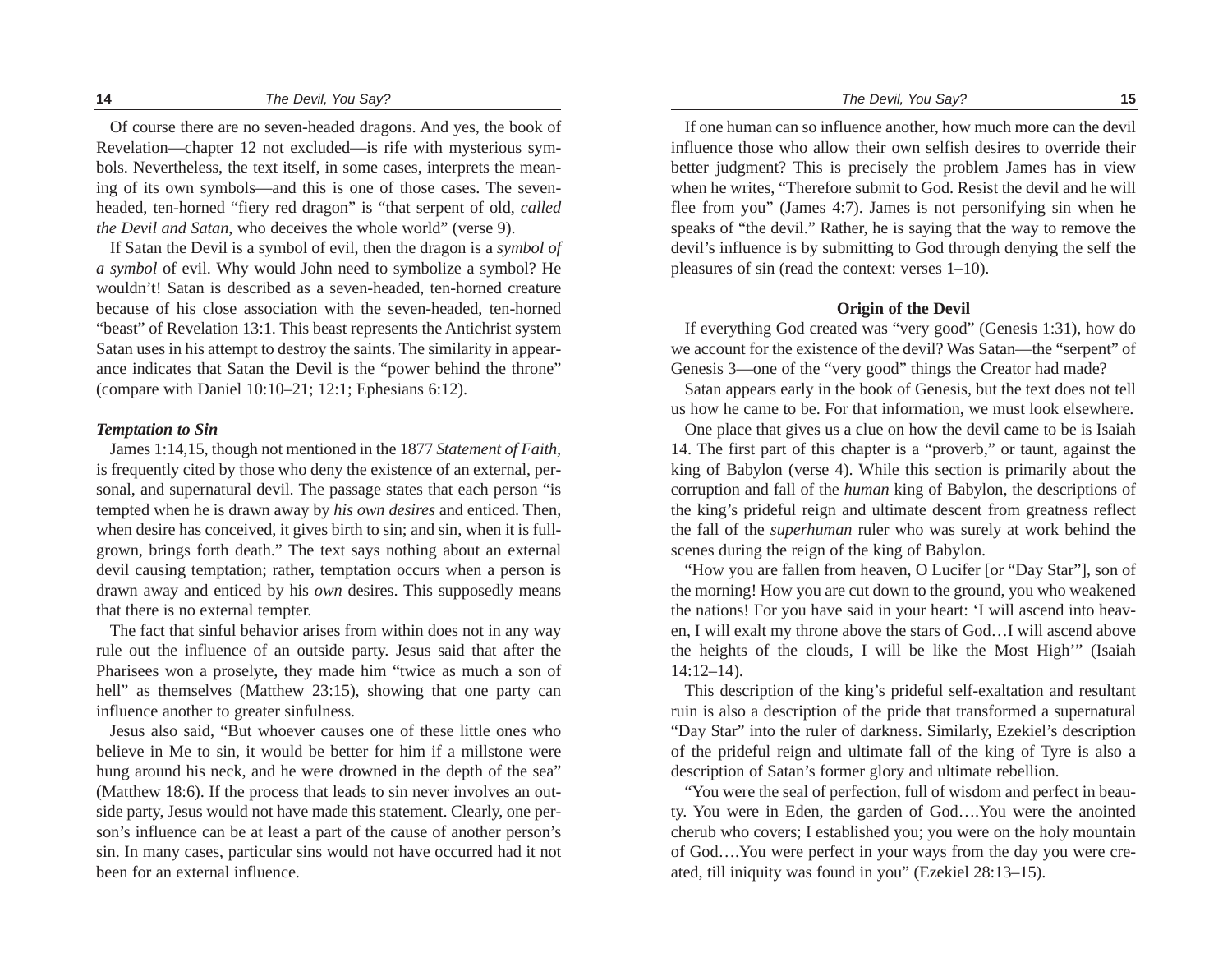This ruler had been in "Eden, the garden of God," is called "the anointed cherub," and was "perfect" the day he was "created." While all this is a poetic description of the former glory of the human king of Tyre, it alludes to the original state of the now fallen "god of this world," Satan the devil. The one who became the devil truly had been in Eden, and was one of the angelic beings God had created. Like the other angels, he was perfect before he allowed pride to lift him up and lead him astray. His title of "anointed cherub who covers" suggests that he held a high position within the celestial hierarchy.

Like the human rulers who mirror his fall from glory, the anointed cherub possessed the freedom to choose whether to abide by the will of God or deviate from it. He chose the latter. Thus, the anointed cherub became Satan the devil, not by an act of God, but by his own act of rebellion against the Creator.

The human rulers of Babylon and Tyre, because of their own iniquity, were brought to ruin. Similarly, the devil was thrown out of heaven and will ultimately be stripped of all his power. Jesus "saw Satan fall like lightening from heaven" (Luke 10:18), and John, by way of divine revelation, foresaw the time when the devil's influence will finally—and forever—be removed from planet earth (Revelation 20:10).

Job 38:4–7 indicates that God created the angels at some point before He "laid the foundations of the earth." The "anointed cherub," who would later become the devil, was one of those created beings. When he appears in the Garden of Eden, the transformation from anointed cherub to Satan the devil had already occurred. The primordial "fall of Lucifer" may have taken place many centuries before God prepared the uninhabitable planet earth for the arrival of humankind.

#### **Names and Titles of the Devil**

Satan's roles as adversary, accuser, and deceiver come across clearly in the various texts describing his activity in this world. Belief in his existence was common to the Jews of the time of Jesus, and Jesus and His disciples confirmed the reality of his evil presence and destructive activity in the world. By the time of the apostles, the devil's long history of seduction and destruction had earned him several pertinent names and titles. Let's look at some of them.

#### *Satan*

In the New Testament, the word translated "Satan" is the Greek *Satanas*, a derivative of the Hebrew *Satan.* While the term is sometimes used of a human adversary, it is most often used in reference to Satan the Devil, the supernatural adversary. The name means adversary, and underscores his role as accuser and slanderer. He is the adversary of God and Christ, of the Church of God, and of mankind in general. He attempted to thwart God's plan for humankind by leading Adam and Eve into sin and its consequences; accused Job of exhibiting righteousness for the sake of reward; stood ready to present his case against Joshua the high priest; challenged Jesus on His divine Sonship; and worked through religious and secular leaders in his centuries-long chain of attempts to destroy the church.

#### *The Devil*

The New Testament word for "devil" is *diabolos*, which describes an accuser or slanderer. Like "Satan," this term can be used of human accusers and slanderers, but most frequently refers to the supernatural evil one. The term carries essentially the same meaning as "Satan."

#### *The Accuser*

Satan is called "the accuser of our brethren, who accused them before our God day and night" (Revelation 12:10). The Greek term is *kategoros*, and is properly translated here. Like "Satan" and "devil," this term underscores the adversary's accusatory nature.

#### *The Adversary*

Peter admonishes, "Be sober, be vigilant; because your adversary the devil walks about like a roaring lion, seeking whom he may devour" (1 Peter 5:8). The Greek word for "adversary" is *antidikos*. According to *An Expository Dictionary of New Testament Words*, by W.E. Vine, this terms refers to "an opponent in a lawsuit," but "is also used to denote an adversary or an enemy, without reference to legal affairs" (p. 26). Some expositors believe that 1 Peter 5:8 has the latter meaning, but others think the first definition fits best, especially when placed beside Revelation 12:10 (see the above discussion on "The Accuser").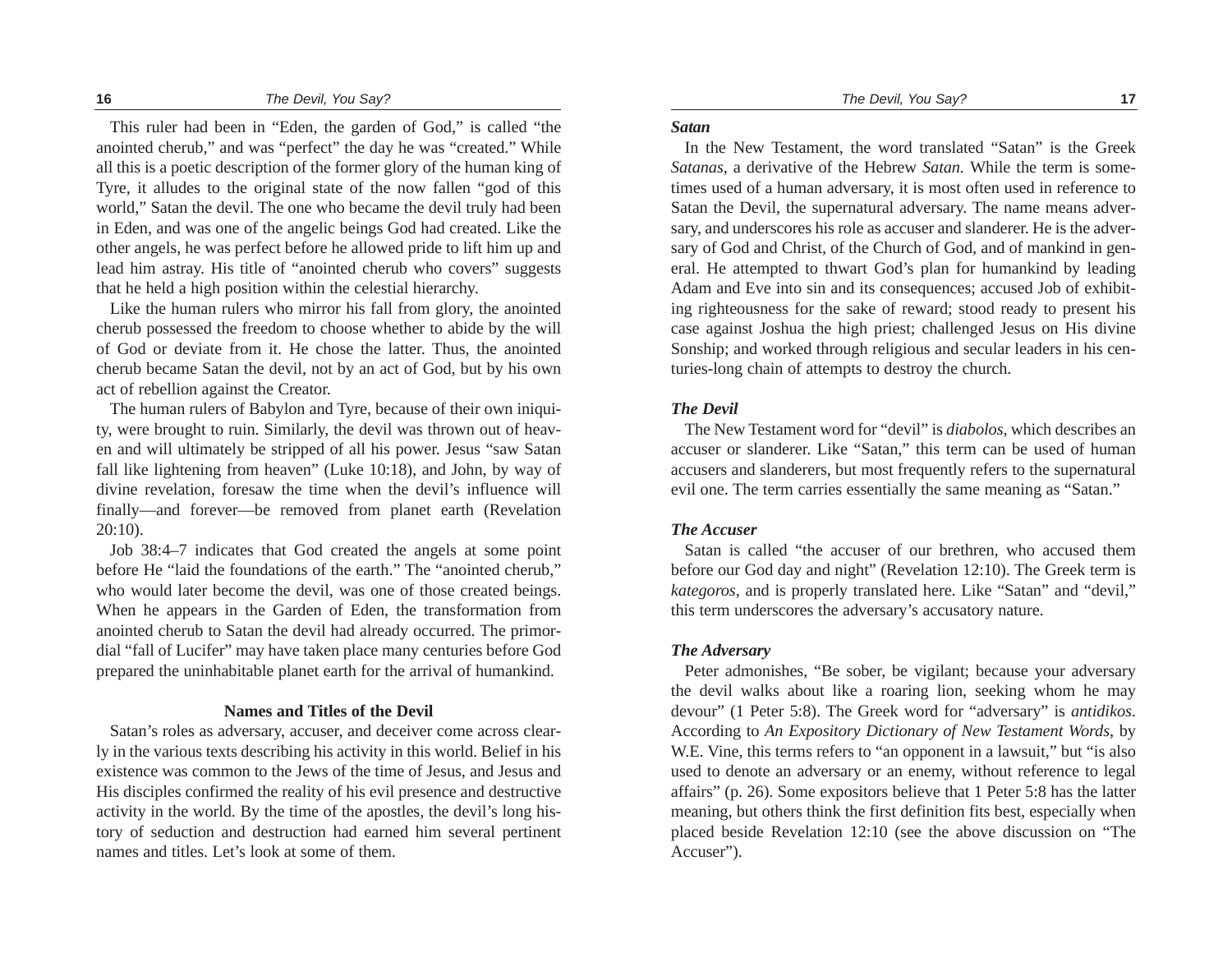#### *Beelzebub*

On one occasion, the Pharisees accused Jesus of casting out demons "by Beelzebub, the ruler of the demons" (Matthew 12:24). In His reply, Jesus equates Beelzebub with Satan, and asks, "And if I cast out demons by Beelzebub, by whom do your sons cast them out?" (verses 26,27). While the spelling is different, Beelzebub is almost certainly a variant of Baal-Zebub, the god of Ekron (2 Kings 1:2). By the time of Jesus, Beelzebub was considered the "ruler of the demons." This underscores Satan's power in the realm of supernatural evil.

#### *Belial*

In showing that God's people ought not be "yoked together" with the ungodly, Paul asks, "And what accord has Christ with Belial?" (2 Corinthians 6:15). This word originally indicated utter ruin or worthlessness, but also referred to a wickedness leading to destruction. It became a proper name for the devil during the period between the Old and New Testaments. The name emphasizes Satan's extreme wickedness, as well as the fruit of his destructive activity in this world.

#### *The Serpent*

Satan is the serpent who "deceives the whole world" (Revelation 12:9). He began his work of deception in the Garden of Eden, and has not stopped. The description of the serpent as the deceiver of the world calls attention to just how cunning the adversary is.

It seems that most people are satisfied with their cherished opinions and comfortable beliefs, never pausing long enough to ponder whether *they* may be under a blanket of deception. Think of it: the devil deceives the *whole world*. His influence is not restricted to a handful of hate-mongers in some foreign land, but reaches deep into *every* society—even into the world of Christendom—and *may* have reached you and me!

The list of "Christian" *heresies* is endless. From the time of the apostles to the present, one wave of heresy after another has rolled across the sea of Christendom.

Of course, no heretical movement proclaims itself to be a work of deception. Many heretics, both ancient and modern, have claimed "apostolic" authority for their unbiblical doctrines. Some have claimed special revelations through visions or from angels; others have introduced false teachings under the guise of some "restoration" move ment.

But remember Paul's warning: "Satan himself transforms himself into an angel of light. Therefore it is no great thing if his ministers also transform themselves into ministers of righteousness, whose end will be according to their works" (2 Corinthians 11:14,15).

Yes, Satan has *ministers*. They appear "holy" and lace their speech with "spiritual" talk, but their *works*—both their sinful lifestyles and their unbiblical *doctrines*—reveal what they really are. They are "false apostles, deceitful workers, transforming themselves into the apostles of Christ" (verse 13).

How many today would rather remain in deception than honestly examine their beliefs under the light of the infallible Word of God?

#### *The Dragon*

In Revelation 12 and 13, Satan is described as a "great, fiery red dragon having seven heads and ten horns" (12:3). The "beast" seen "rising up out of the sea"—the Antichrist and his kingdom—also has "seven heads and ten horns" (13:1). Why are Satan and the "beast" system described with almost identical symbols? They are similar because the beast bears the image of its "god," Satan, who is the beast's principal source of power. "The dragon gave him [the sea beast] his power, his throne, and great authority" (13:2).

As we have seen, Satan is the chief of the evil principalities, powers, rulers of darkness, and spiritual hosts of wickedness that work behind the scenes in this world's political entities (see Daniel 10:12–21; 12:1; Matthew 2:16–18; Ephesians 6:11,12). The sea beast, representing the Roman Empire (the political entity as well as the kingdom in the per son of its leader) through its successive stages in history and final appearance in the end-time, is inspired and empowered by the dragon.

Like Herod, Nero, Diocletian, and other cruel Roman emperors who persecuted the saints, the end-time beast, motivated and empowered by Satan, will attempt to destroy God's people. "It was granted to him to make war with the saints and to overcome them….Here is the patience and the faith of the saints" (Revelation 13:7,9).

#### *The Evil One*

Satan's title "the evil one," or "wicked one," appears several times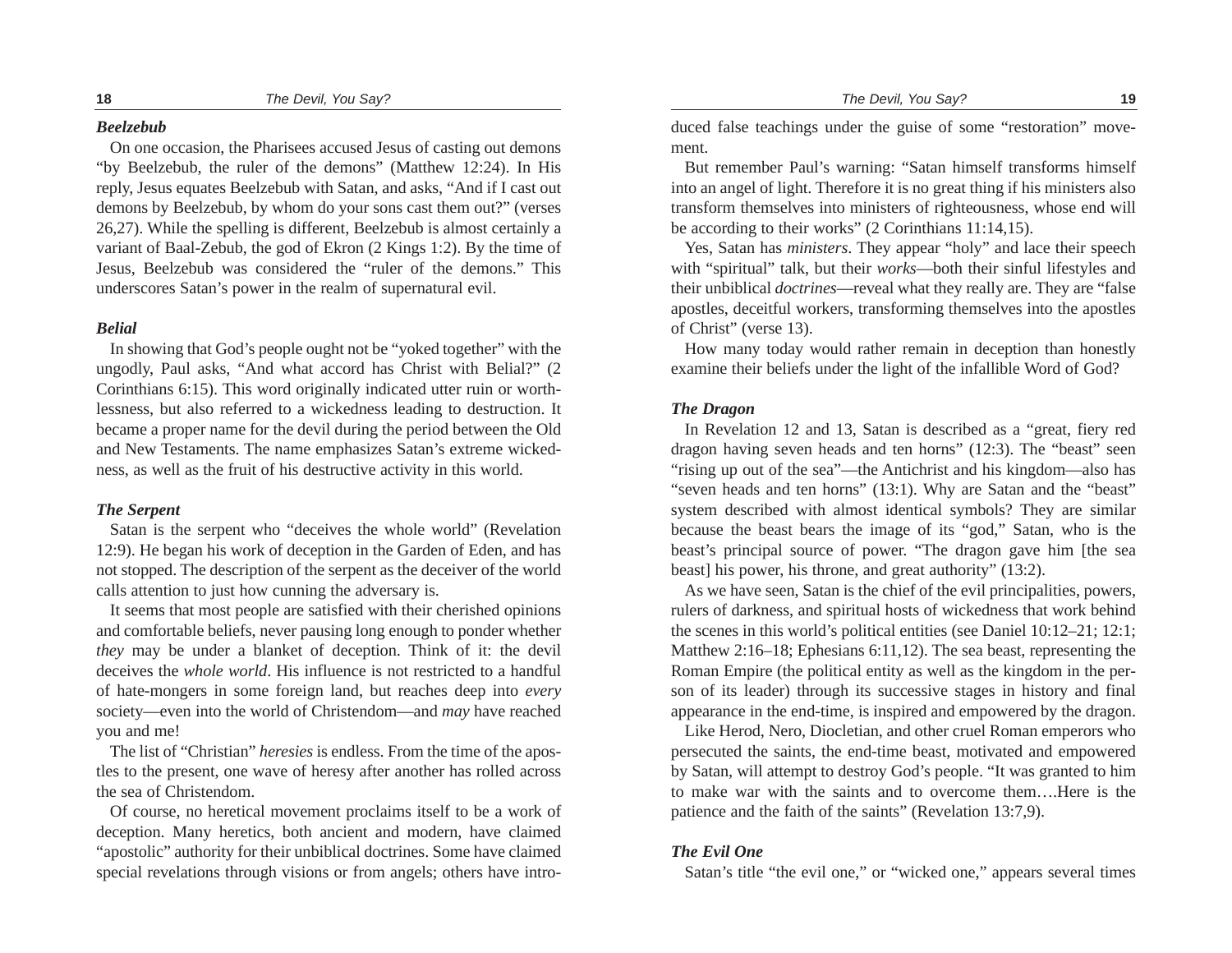in 1 John. John commends the young men for having "overcome the wicked one" (2:13,14); says that Cain, who killed his brother Abel, "was of the wicked one" (3:12); assures his readers that "the wicked" one does not touch" those begotten of God (5:18); and says that "the whole world lies under the sway of the wicked one" (5:19).

Again, we see the extent of Satan's power. Those who do evil are children of the evil one. In fact, the whole world is under the evil one's sway. Only the children of God—those who abide in the truth and keep God's commandments—are able to escape the snares of the wicked one.

#### *The Father of Lies*

Speaking of Satan, Jesus said, "When he speaks a lie, he speaks from his own resources, for he is a liar and the father of it" (John 8:44). The devil's first lie was in the Garden of Eden. God had warned Adam and Eve that they would die if they ate the forbidden fruit, but the serpent said to the woman, "You will not surely die" (Genesis 3:4). This lie led to the first human sin. The devil has been lying ever since—and continues to foster his deceptions off on an unsuspecting humanity today.

## *God of This Age*

Paul writes, "But even if our gospel is veiled, it is veiled to those who are perishing, whose minds the god of this age has blinded, who do not believe, lest the light of the gospel of the glory of Christ, who is the image of God, should shine on them" (2 Corinthians 4:3,4). This title reminds us of two important facts: First, like his other titles, this one reminds us of the vastness of Satan's influence. He is the "god" of this present age—evidence of his work can be seen everywhere. Second, it reminds us that there is coming an age when Satan will no longer be able to deceive the nations (see Revelation 20:1–3).

The passage above—2 Corinthians 4:3,4—also reminds us of the key to remaining free of Satan's deceptions. Only those who believe can see the light of the gospel, which exposes Satan's deceptions. But "believing" involves much more than mere intellectual assent. Even the demons "believe" in that sense (James 2:19). The "believing" of which John speaks means *being faithful*. Once we understand a truth from God's Word, we must faithfully abide in it. If we do not, we will lose the truth we have, and will return to a state of spiritual blindness

and fall under the sway of the "ruler of this world" (John 12:31; 14:30). *That's* the general condition of this world.

#### *Prince of the Power of the Air*

Paul writes, "And you He made alive, who were dead in trespasses and sins, in which you once walked according to the course of this world, according to the prince of the power of the air, the spirit who now works in the sons of disobedience" (Ephesians 2:1,2). Paul describes Satan with a title similar to that of one of the "gods" of the "mystery" sects. Some of these sects performed rituals for the purpose of causing a "god" called the "lord of the air" to come into them and possess them. Paul describes Satan similarly. The devil is the "spirit that now works in the sons of disobedience." By calling him the "prince of the power of the air," the Ephesians, who were familiar with the mystery religions, could readily relate the activity of the devil with the works of iniquity.

#### *The Tempter*

Satan is called "the tempter" in Matthew 4:5. He came to Jesus in the wilderness to tempt, or *test*, Him. He tested Adam and Eve in Eden, and Job in the land of Uz. Here, he meets Jesus in the wilderness to put Him to the test. The apostle Paul was concerned that "by some means the tempter had tempted" the Thessalonians, causing them to abandon the faith (1 Thessalonians 3:5). Such testing can come in the form of trials difficult to bear (as in the case of Job), or temptations to succumb to sinful desires (as in the case of Adam and Eve). The tempter uses both types in his efforts to seduce the faithful to commit sin.

#### **A Call to Battle**

Peter exhorts, "Resist him [the devil], steadfast in the faith, knowing that the same sufferings are experienced by your brotherhood in the world" (1 Peter 5:9). A person resists the devil by remaining steadfast in the faith regardless the suffering he may endure.

The implication here is that the devil is, to some extent, responsible for the troubles Christians are called upon to endure. But suffering, as undesirable as it is, does not always have a bad result. In fact, God uses our trials and tribulations to mold and refine us, enhancing our faith and creating Godly character within us. All He asks is that we remain